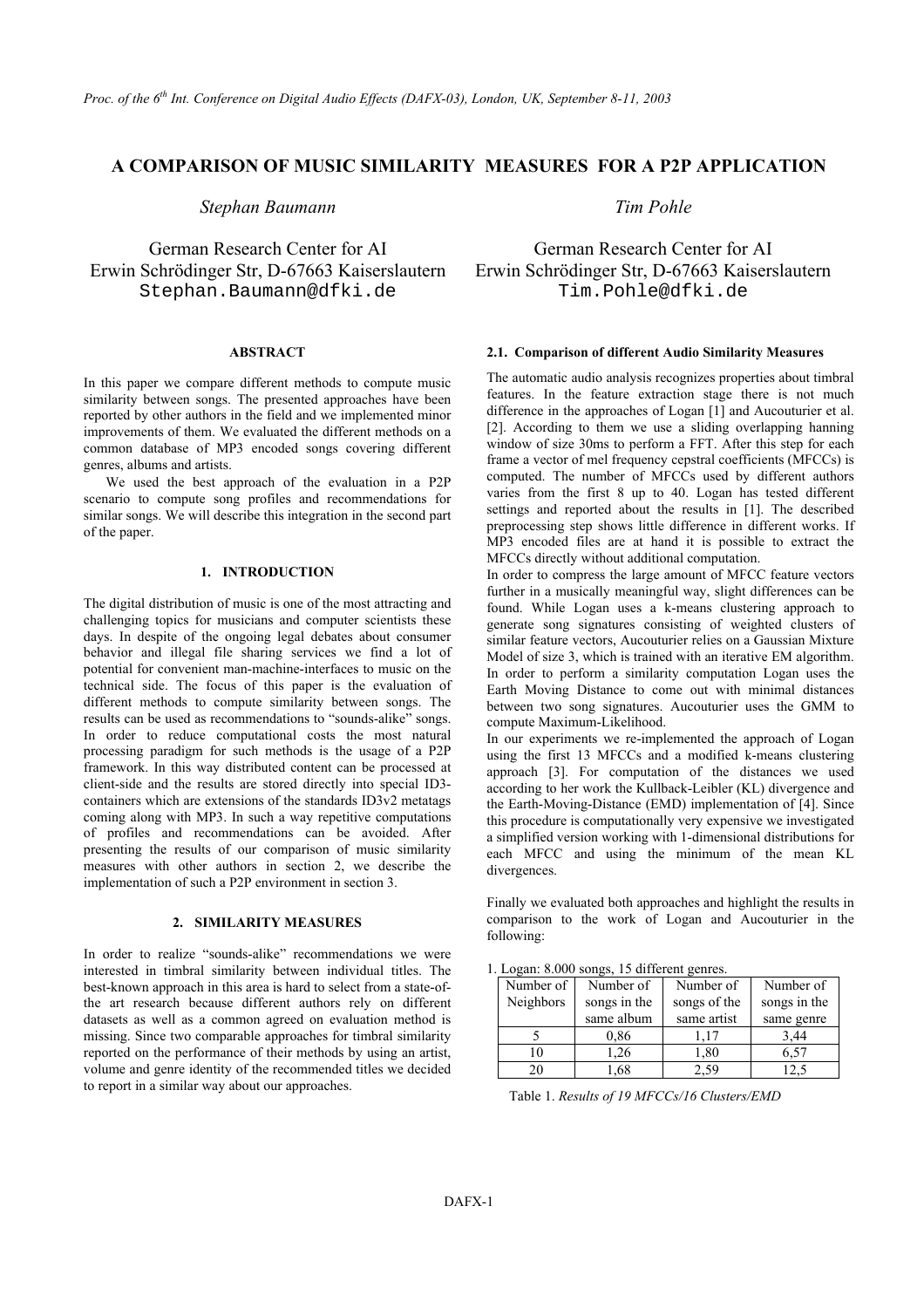| Number of | Number of    | Number of    | Number of    |
|-----------|--------------|--------------|--------------|
| Neighbors | songs in the | songs of the | songs in the |
|           | same album   | same artist  | same genre   |
|           | Not reported | Not reported | 0.43         |
|           | Not reported | Not reported | 1.43         |
|           | Not reported | Not reported | 2,56         |

2. Aucouturier: 17.075 MP3s, 18 different genres.

Table 2. *Results of 8 MFCCs/GMM(M=3)/EM* 

|  | 3. Baumann: 800 songs, 33 different genres. |  |  |  |  |  |
|--|---------------------------------------------|--|--|--|--|--|
|--|---------------------------------------------|--|--|--|--|--|

| Number of | Number of    | Number of    | Number of  |  |
|-----------|--------------|--------------|------------|--|
| Neighbors | songs in the | songs of the |            |  |
|           | same album   | same artist  | same genre |  |
|           | 0.23         | 0.32         | 0.39       |  |
|           | 0.57         | 0,75         | 07         |  |
|           | $_{0.80}$    | 1.10         | .66        |  |

Table 3.*Results of 13 MFCCs/16 Clusters/EMD distance* 

4. Baumann: 800 songs, 33 different genres.

| Number of | Number of    | Number of    | Number of    |  |
|-----------|--------------|--------------|--------------|--|
| Neighbors | songs in the | songs of the | songs in the |  |
|           | same album   | same artist  | same genre   |  |
|           | 0,30         | 0.41         | 0.45         |  |
|           | 0.75         | 0 99         | 117          |  |
|           | .05          | .40          | -78          |  |

Table 4. *Results of 13 MFCCs/1-dim. KL/Minmean*

Obviously it remains still hard to compare the results of the different authors:

- song databases of different size (by factor 10!)
- complexity of the genre taxonomies used (by factor 2)
- different number of closest neighbors evaluated (1-20)

Nevertheless it is interesting to see from this comparison that the different approaches reach similar performance. For the 5 closest neighbors Logan reaches 3,44 songs in the same genre and our approaches 1,66 and 1,78, but she worked with 15 different genres compared to our 33 genres. Aucouturier reports 1,43, which is in the same range as our approach. Unfortunately the genre evaluation is very problematic when talking about timbral similarity. A better indicator may be the amount of songs that can be found on the same album or by the same artist. The values reported by Logan are 0,86 and 1,17 that are very close to our implementation of here approach (0,80 and 1,10). What is really surprising is the case that the much simpler operator using no clustering and a simple distance metric outperforms the complex operator (1,40 vs. 1,10 songs of the same artist in the closest 5). It remains questionable if objective evaluations of timbral similarity based on metadata make sense at all. Subjective evaluation of these results delivers according to Logan, Aucouturier and our own experiences again similar comparable performance of the presented approaches. But an objective largescale benchmarking environment based on subjective ratings of song pairs to perform such tests is still missing. But activities into this direction have been recently announced and will be

coordinated by Downie [5]. Since we aimed at using the timbral similarity for recommendations in a real-world scenario it was good to see that the simple operator that is computationally less expensive can be used to perform this task. In the next section we want to describe a P2P environment being well suited to incorporate such sounds-alike recommendations.

## **3. P2P: SHARING MP3S AND RECOMMENDATIONS**

The combination of music information retrieval and P2P has been presented for the first time by Wang, Li, Shi [6]. They evaluated four different P2P models with integrated contentbased music retrieval. They showed how acceleration of retrieval could be achieved in large-scale distributed music networks. The paper outlines a very generic content-based retrieval method missing details about the audio features and similarity measure. It seems to be optimised for exact retrieval using audio extracts or sung queries. In contrast to our previous work [7] and the approach of Gao, Tzanetakis [8] recommendations for similar music based on sound or even cultural context are neglected.

Gao and Tzanetakis have been the first authors focusing on a highly effective P2P based music information retrieval model. Instead of flooding the network with broadcasting messages they realized a Distributed Hash Table (DHT) based system. Such systems use so-called Super Peers or Rendezvous Points for metadata registration and query resolution. They show thorough evaluation of performance in large-scale usage scenarios.

At this time we realized a first P2P based music information retrieval system with JXTA 1.0 the open source framework supported by Sun. We used broadcasting messages for search first and concentrated on the feature integration into a client in small experimental environments.



Figure 1. *JXTA Framework © 2001 Sun Microsystems.* 

JXTA was chosen as the platform for developing our integrated approach because its main features support our concept directly. A filesharing application with some basic features based on the JXTA protocol has been developed open source in the MyJXTA2 project. We used straightforward the following functionalities of the client:

(1) Peer Groups: can be used to model different interest groups according to specific styles, genres or artist fan communities.

(2) Group Chat, 1:1 Chat: supporting the verbal communication about preferred music has been one of the cornerstones in our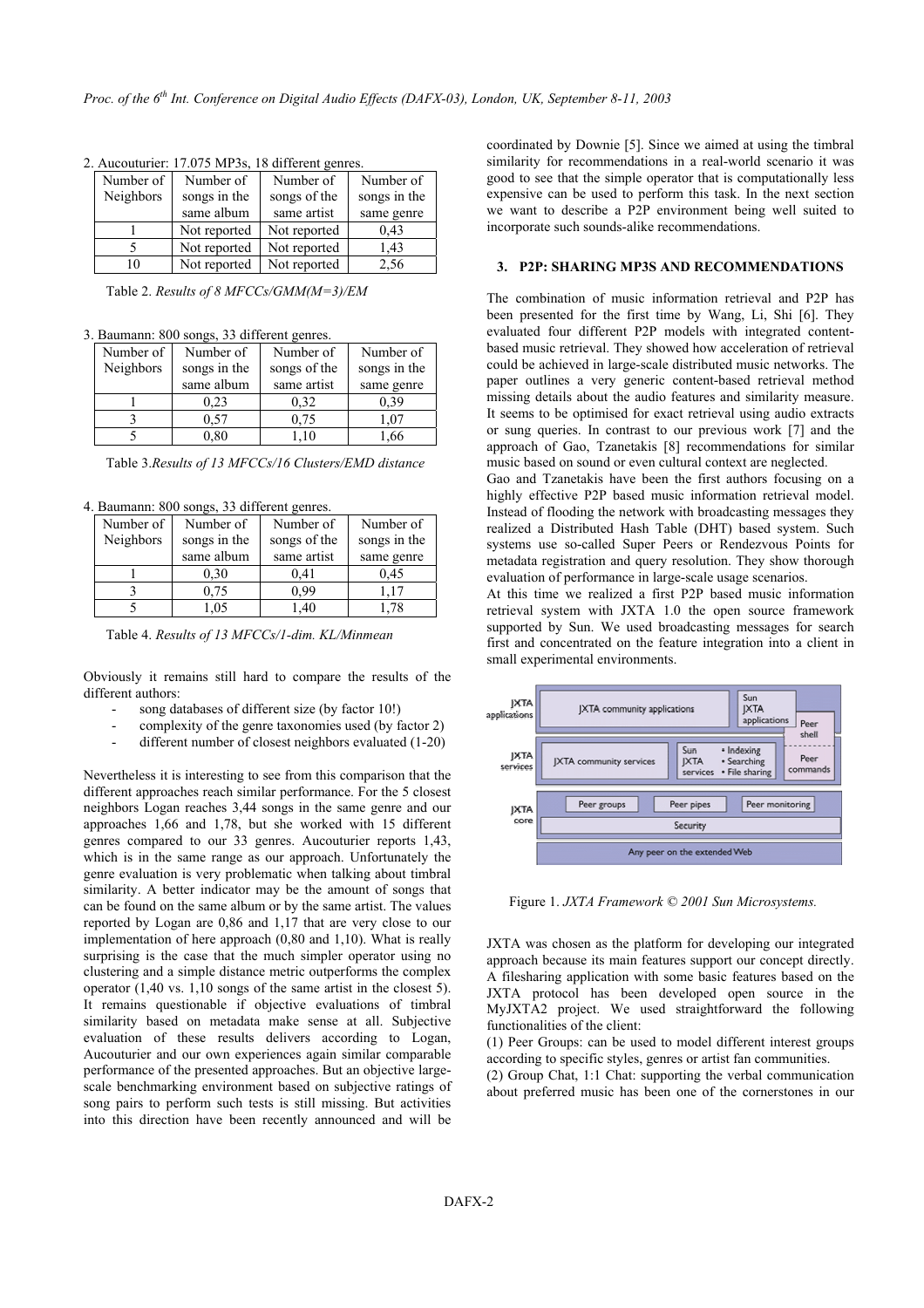design of an intelligent P2P music platform since we aim at extracting cultural metadata from chats in the future.

(3) File Sharing: there is nothing special about this feature, but we realized that we would have a great benefit by adding our special additional tags (e.g. the audio profiles, extended metatags such as "similar artists", etc.) into the existing MP3 file format which is supported at hand by its mime type.

(4) Metatag representation: by using ID3v2 as part of the MP3 file format we were able to supply the interesting musical features using a well-established format, having a critical mass of users, resp. standard applications such as MP3 players, playlist and cataloguing tools to read and store this format. In this way simple filesharing enters a totally new dimension of quality since each MP3 file can be interpreted as a self-contained music knowledge container.

(5) File Search: at this point we added our component for a fuzzy match of phonetic misspelled queries to correct entities.

(6) Presentation of metadata attributes and values: after a computation of similar songs by using the music similarity metrics we added the according artists as a new meta tag. Furthermore standard ID3 tags such as artist and genre are presented. The comment tag is used to present the recommendations for similar songs or artists. They are based on the computation of the audio similarity, resp. the usage of community metadata. In order to search for new songs a user can enter queries into a metatag search giving access to the administrative tags as well as the newly introduced recommendation field.

(7) Semantic Distributed Search: in contrast to Gao we did not realize a distributed hash table in the beginning of the project. We now implement the search on top of the JXTA 2.0 protocols offering an hybrid approach that combines a loosely-consistent DHT with a limited-range rendezvous walker.

With the P2P based music information retrieval system the user has the possibility to search not only for filenames of songs but also formulate content-based or semantic queries. Typical questions for partially known metatags are possible ("artist=collins" or "genre=pop" or "year=1997 and song= my first love") as well as searching for similar songs or artists. The screendumps at the end of the paper sketch the interaction with the GUI of the P2P client.

# **4. FUTURE WORK**

We also investigated similarity of lyrics [9] and cultural issues [10] in previous work. It will be interesting to combine each of these facets into one overall music similarity model. To the best of our knowledge two different works did this so far, namely the approach of Whitman [11] and the work of Aucouturier [12]. Both authors emphasized the potential of generating recommendations of great interestingness and "unexpectedness" by combing timbral and cultural feature spaces. Whitman defined a so-called hard-wired *Culture Ratio* for this purpose*,*  Aucouturier introduced *the AHA effect* relying on similar features but being adjustable by the user of a recommendation system.

Based on these experiences we started to implement a linear weighted combination of our different facets, namely timbral, cultural and lyrical features. We also plan to adapt the

weightings according to individual preferences concerning psychological knowledge about the development of musical taste. Technically we map the approach being introduced by Rolland [10] for combing different aspects of melodic similarity to our feature spaces and metrics.

# **5. CONCLUSIONS**

Content-based similarity recommendations are useful hints for enthusiastic music lovers and collectors. They provide automatic pre-listening and filtering to individual tastes. Only by integration into P2P networks the greatest benefit of such tools can be achieved. In despite of the limitations of such "soundsalike" recommendation tools, which have been shown in the first part of this paper, a combination with further techniques (e.g. cultural metadata gathered from the web) offers new ways of exploring the rich space of musical content in future P2P filesharing networks.

#### **6. REFERENCES**

- [1] Logan, B., "A Content-Based Music Similarity Function", Technical report, Compaq Cambridge Research Laboratory, June, 2001.
- [2] Aucouturier, J. et al. , "Music Similarity Measures: What's the Use?", in *Proc.of the ISMIR 2002*, Paris, France, pp. 157-163, 13-17 October, 2002.
- [3] Bradley, P., Fayyad, M., "Refining initial points for kmeans clustering", in Proc. of the Fifteenth Int. Conf. On Machine Learning (ICML 98), San Francisco, CA, 1998.
- [4] Rubner, Y., et al., "The Earth Mover's Distance as a metric for image retrieval", Technical report, Stanford University, 1998.
- [5] Downie, J., "The MIR/MDL Evaluation Project White Paper Collection" Edition #2, Panel on Music Information Retrieval Frameworks, at *ISMIR 2002*, Paris, France, 17 October, 2002.
- [6] Wang, C., Li , J., Shi, S., "A Kind of Content-Based Music Information Retrieval Method in a Peer-to-Peer Environment", in *Proc.of the ISMIR 2002*, Paris, France, pp. 157-163, 13-17 October, 2002.
- [7] Baumann, S., "Music Similarity Analysis in a P2P Environment", in *Proc. of the 4th European Workshop on Image Analysis for Multimedia Interactive Services,* London, UK, April 2003.
- [8] Gao, J., Tzanetakis G., Steenkiste, P., "Content-based Retrieval of Music in scalable Peer-to-Peer Networks", in *Proc. of the Int.Conference on Multimedia and Expo*, Baltimore, USA, 6-9 July 2003.
- [9] Baumann, S., Klüter, A., "Super Convenience for Non-Musicians: Querying MP3 and the Semantic Web", *Proceedings of the ISMIR 2002*, Paris, France, pp. 157-163, 13-17 October, 2002.
- [10] Baumann, S., Hummel, O., "Using Cultural Metadata for Artist Recommendation", to appear in *Proc. of the Third Conference on Web Delivering of Music (WEDELMUSIC 2003*), Leeds, UK, September, 2003.
- [11] Whitman, B., Smaragdis, P., "Combining Musical and Cultural Features for Intelligent Style Detection", in